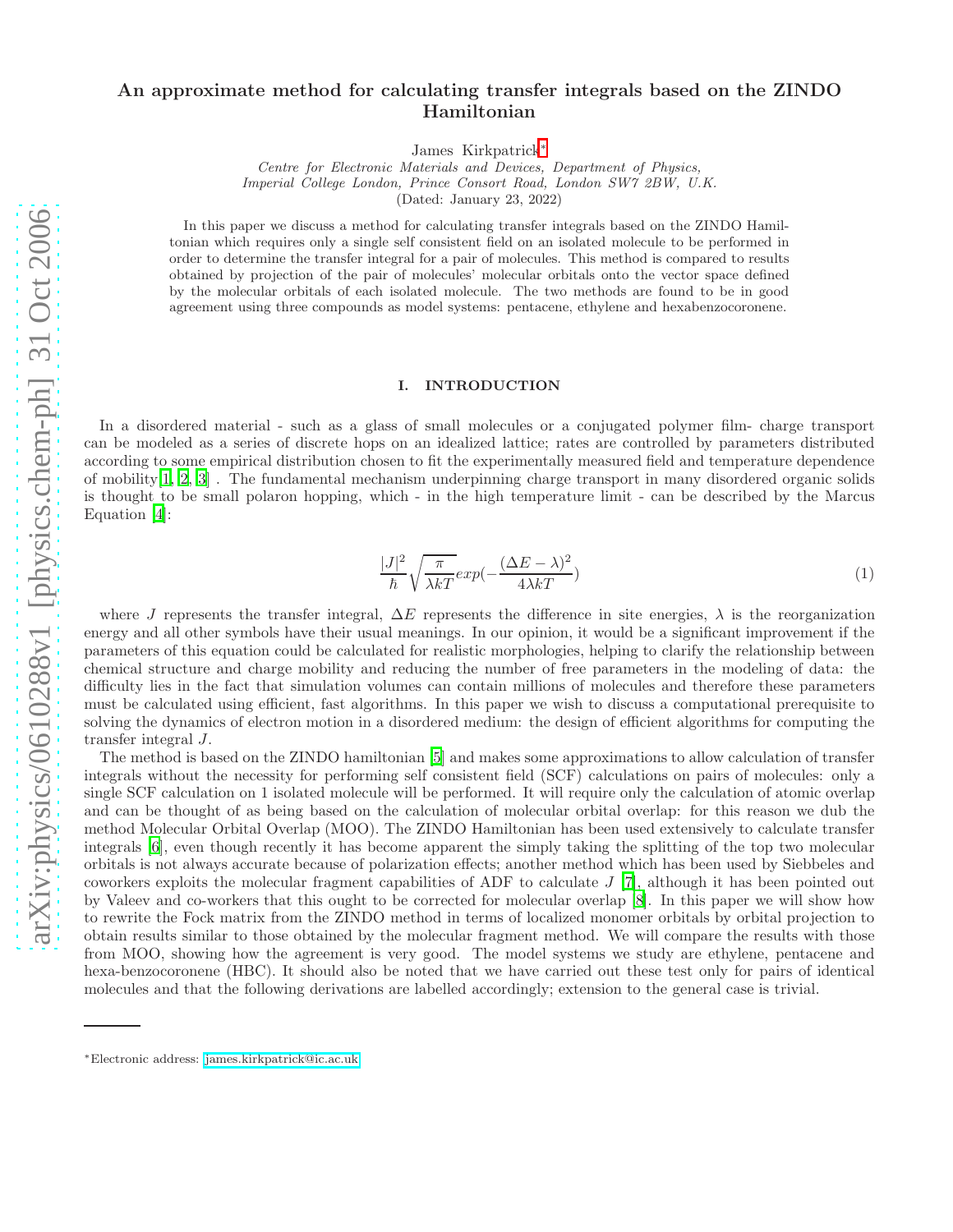#### II. METHOD

<span id="page-1-1"></span>The definition of the transfer integral for charge transport from molecule A to molecule B is:

$$
J = \langle \Phi^{\mathbf{A}} | H | \Phi^{\mathbf{B}} \rangle \tag{2}
$$

where H represents the Hamiltonian for the system,  $\Phi$  represents the multi-electron wavefunction of the molecule and the labels A and B denote whether the charge is localized on molecule A or B. Assume the multi-electron wavefunctions are described by single Slater determinants and invoke the frozen orbital approximation to argue the  $\Phi^A$  and  $\Phi^B$ differ only by the highest occupied molecular orbital (HOMO) on molecule A and molecule B, which will be singly occupied in molecule A and B respectively. If we were interested in transport of negative charge, we would obviously use the lowest unoccupied molecular orbital (LUMO). Using Slater Rules [\[9\]](#page-6-8) we can evaluate the previous equation as:

$$
J = \langle \phi_{homo} \vert F \vert \phi_{homo} \rangle \tag{3}
$$

<span id="page-1-0"></span>where F represents the Fock matrix and  $\phi_{homo^A}$  and  $\phi_{homo^B}$  represent the HOMOs of molecule A and B respectively. We will always consider the case of calculating transfer integrals for two Slater determinants which differ in one molecular orbital only, therefore evaluating equation [3](#page-1-0) is always going to be our task.

### A. Projective Method

In order to solve equation [3](#page-1-0) we will invoke the spectral theorem, project the molecular orbitals (MOs) of the dimer onto a basis set defined by the MOs of the individual molecules, then - knowing the eigenvalues of the MOs of the dimer - we will reconstruct the Fock matrix in the basis set of the MOs of individual moleculs and simply read off J from the appropriate indeces of our new Fock matrix. The basis set defined by the MOs of the individual molecules  $C_{loc}$  will be defined as:

Cloc = φ 1 <sup>1</sup> φ 2 1 ... φ N 2 1 0 0 0 0 φ 1 <sup>2</sup> φ 2 2 ... φ N 2 2 0 0 0 0 ... ... ... ... 0 0 0 0 φ 1 N 2 φ 2 N 2 ... φ N 2 N 2 0 0 0 0 0 0 0 0 φ N <sup>2</sup> +1 N <sup>2</sup> +1 <sup>φ</sup> N <sup>2</sup> +2 N <sup>2</sup> +1 ... φ<sup>N</sup> N <sup>2</sup> +1 0 0 0 0 φ N <sup>2</sup> +1 N <sup>2</sup> +2 <sup>φ</sup> N <sup>2</sup> +2 N <sup>2</sup> +2 ... φ<sup>N</sup> N <sup>2</sup> +2 0 0 0 0 ... ... ... ... 0 0 0 0 φ N <sup>2</sup> +1 <sup>N</sup> φ N <sup>2</sup> +2 <sup>N</sup> ... φ<sup>N</sup> N (4)

where  $\phi_i^i$  labels the component in terms of atomic orbital (AO) j of molecular orbitals i. The AOs are numbered where  $\varphi_j$  labels the component in terms of atomic orbital (AO) f or molecular orbitals t. The AOs are numbered<br>so that the first  $\frac{N}{2}$  orbitals are localized on molecule A, and the second  $\frac{N}{2}$  are localized on the molecular orbitals localized on molecule A are labeled with the first  $\frac{N}{2}$  labels and the ones on molecule B are labeled with the second  $\frac{N}{2}$  labels. The localized orbitals are deduced from SCF calculations on the isolated molecules respectively, seeing as how the two molecules are identical only one SCF calculation is required, the other set of orbitals can be obtained by rotating the orbitals of the first molecule according to the spatial orientation of the second.

In order to project the MOs of the dimer  $C_{dyn}$  onto  $C_{loc}$  and obtain the orbitals of the dimer in the localized MO basis set all we have to do is invoke the spectral theorem and obtain:

$$
C_{dyn}^{loc} = C_{loc}^t C_{dyn} \tag{5}
$$

where the superscript <sup>t</sup> denotes transposition and  $C_{dyn}^{loc}$  represents the orbitals of the dimer in the localized basis set. All that is left to do is use the dimer eigenvalues  $\epsilon_{dyn}$  and rewrite the Fock matrix F in the new basis set to obtain the Fock matrix in the localized basis set:

$$
F^{loc} = C_{dym}^{loc} \epsilon_{dym} C_{dym}^{loc} \tag{6}
$$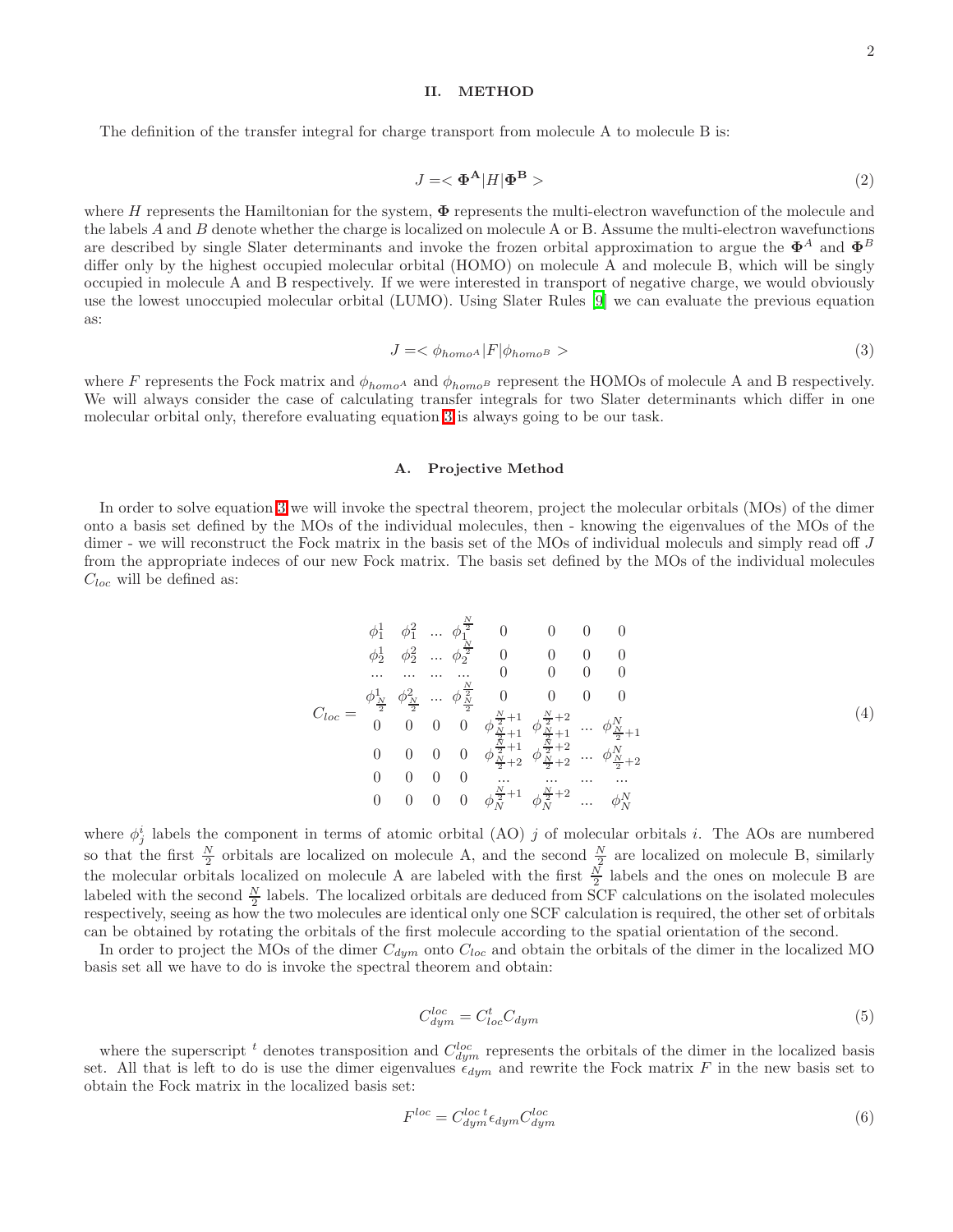where  $F^{loc}$  represents the Fock matrix in the localized basis set and the eigenvalues  $\epsilon_{dyn}$  have been written in diagonal matrix form. Now transfer integrals can simply be read from the off-diagonal elements of this matrix, it we are interested in the transfer integral between the HOMO on molecule A and the HOMO on molecule B - and assuming that the HOMO is the  $i^{th}$  orbital of molecule A - we would simply read the element  $F_{i,i+\frac{N}{2}}^{loc}$ .

#### B. Molecular Orbital Overlap calculation of J

In this section we will explain how to evaluate directly equation [3](#page-1-0) in the ZINDO approximation and how further approximation can be used to make the running of a SCF calculation on a dimer unnecessary. If we write the HOMOs on molecule A and B, labelling the AOs in the same fashion we used in the definition of  $C_{loc}$ , we can see that the only elements of the Fock matrix which we need to calculate are the off-diagonal blocks of the Fock matrix connecting the AOs on molecule A with the AOs on molecule B. These elements will necesseraly involve AOs on different centres, therefore their form will be:

$$
F_{\mu\nu} = \bar{S}_{\mu\nu} \frac{(\beta_A + \beta_B)}{2} + P_{\mu\nu} \frac{\gamma_{AB}}{2}
$$
\n<sup>(7)</sup>

where  $\overline{S}$  represents the overlap matrix of atomic overlaps with  $\sigma$  and  $\pi$  overlap between p orbitals weighed differently, A and B labels the two atomic centres that the  $\mu$  and  $\nu$  atomic orbitals are centred on,  $\beta_A$  labels the ionization potential of molecule A,  $P_{\mu\nu}$  labels the density matrix and finally  $\gamma$  is the Mataga-Nashimoto potential. We assume that  $P_{\mu\nu}$  is block diagonal and therefore does not contribute to the elements of the Fock matrix we are interested in calculating. This assumption for the dimer orbitals will hold both if the dimer orbitals are identical to the monomer ones or if each pair of orbitals of the dimer can be written as a constructive/destructive combination of pairs of monomer orbitals. To see why the latter is the case consider two particular dimer occupied orbitals  $\phi_i$  and  $\phi_{i+1}$ which are formed from a bonding and anti-bonding combination of the occupied monomer orbitals  $\phi_{Aj}$  and  $\phi_{Bj}$ . The contribution of these two orbitals to the density matrix will be of the form:

$$
P^{i,i+1} = 2.0(\phi_i^t \phi_i + \phi_{i+1}^t \phi_{i+1})
$$
\n(8a)

$$
=2.0((\phi_{Aj} + \phi_{Bj})^t)(\phi_{Aj} + \phi_{Bj}) + 2.0(\phi_{Aj} - \phi_{Bj})^t(\phi_{Aj} - \phi_{Bj}))
$$
\n(8b)

$$
=2.0(2\phi_{Aj}^{t}\phi_{Aj}+2\phi_{Bj}^{t}\phi_{Bj})
$$
\n(8c)

Where  $P^{i,i+1}$  represents the contribution of dimer orbitals  $\phi_i$  and  $\phi_{i+1}$  to the density matrix. Because all monomer orbitals  $\phi_A$  and  $\phi_B$  are localized on one molecule only, this contribution will be block diagonal, also because all contributions to the density matrix will be of this form, the density matrix will be - overall - block diagonal. The task of determining values for the Fock matrix has therefore been reduced to the comparatively simple task of determining  $\overline{S}$ , the weighed atomic orbital overlap. Atomic overlaps between 1s, 2s and 2p orbitals can be determined analytically using the expressions derived in [\[10\]](#page-6-9), the  $\pi$  and  $\sigma$  components of the  $\langle p|p\rangle$  overlaps must be weighed according to the appropriate proportionality factors, in accordance with the scheme devised by Zerner and coworkers. This can be done without the need to perform a SCF calculation on the dimer, thereby achieving our set goal of estimating transfer integrals for dimers whilst performing only one calculation on the monomers to obtain the orbitals  $\phi_{homoA}$ and  $\phi_{homo^B}$ .

### III. COMPUTATION DETAILS

For both the projective and MOO methods, some information has to be extracted from a SCF calculation: in the case of the projective method we need the monomer MOs, the dimer MO and the dimer eigenvalues. For the MOO method, all we need are the monomer MOs for which we want to evaluate the expectation of the Fock matrix for. All information from self consistent field calculations is extracted from g03 [\[11\]](#page-6-10). The matrix operations for the projective method and the analytic solution to the AO overlaps for the MOO method are all computed with in-house code. The MOO libraries are written for row 1 and 2 atoms and will soon be realised on Gnu Public Licence. Both methods require starting geometries for each monomer, these were computed with g03 and the the B3LYP/6-31g\* level.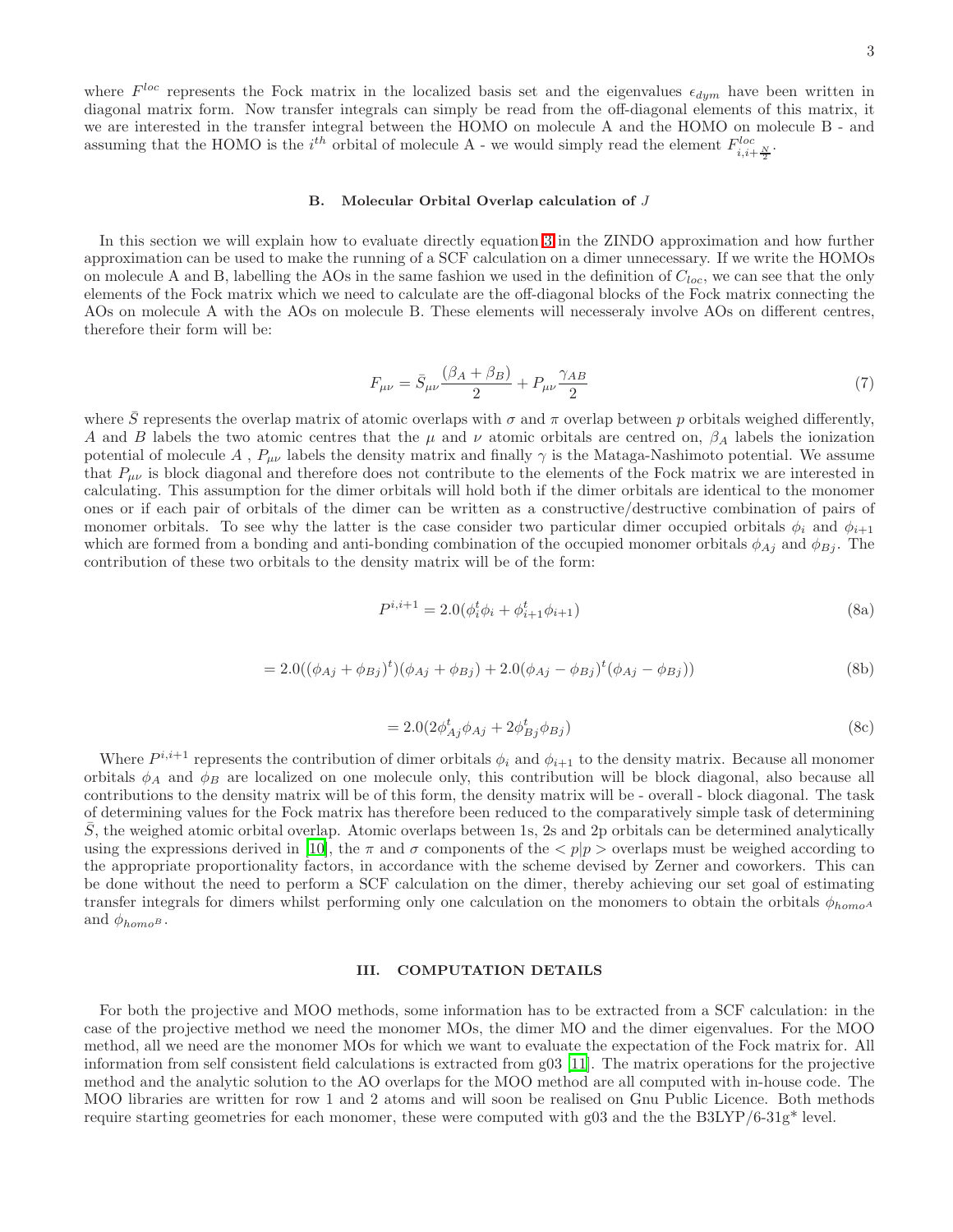

<span id="page-3-0"></span>FIG. 1: The three molecules and their orientations used to compare the projective and MOO methods for calculating J. a) Shows an ethylene dimer at a distance of  $5 \text{ Å}$  and the axis around which one of the two ethylenes is rotates. b) Shows a pentacene dimer at a distance of 3.5 Å and the axis along which one of the two molecules is shifted. Finally c) shows a pair of HBC molecules and the three axis used to displace or rotate the two molecules. b) and c) contain insets showing stick models of the molecules under consideration with all hydrogens removed.



<span id="page-3-1"></span>FIG. 2:  $|J|$  as a function of rotation around the C=C double bond of one of the ethylenes calculated using the MOO and projective (PRO) methods. The two ethylene molecules are at a centre to centre distance of  $5 \text{ Å}$ .

### IV. RESULTS

In this section we will show the results of comparison of the results from the projective and MOO methods. We will use ethylene and pentacene as examples of a conjugated molecule and HBC as an example of a high symmetry conjugated molecule where we will show that it is necessary to calculate different transfer integrals to define an effective transfer integral. The geometries which we use to compare these methods are shown in figure [1,](#page-3-0) these are: rotation around the C=C bond for one of the two molecules in an ethylene dimer, slip along the long axis of one of two pentacene molecules and x,y,z displacement of a HBC molecule in a dimer.

The results for ethylene are shown in figure [2,](#page-3-1) as it is expected from the planarity of the molecule, the transfer integral falls to 0 for perpendicular. These results are in qualitative agreement with the DFT results of Valeev and co-workers [\[8\]](#page-6-7), even though the value of the transfer integral from ZINDO is roughly half of that from DFT. Certainly the projective and MOO methods are in excellent agreement, with a discrepancy between the two methods of approximately 10%. The results for pentacene are shown in figure [3](#page-4-0) and -again- are consistent with each other.

Before considering the case of HBC, let us make a few comments on how to approach the problem of determining transfer integrals for molecules with symmetry induced degeneracy of the frontier orbitals. The physical phenomenone which one would expect to occur in such a situtation is that - upon charging - the molecule will lose its symmetry by Jahn-Teller distorsion and that therefore charge transfer will occure between non-degenerate orbitals. In order to avoid having to calculate many different transfer orbitals for the different possible distorsions, an approach which has been used in the literature - section IV D of  $[12]$  - is to simply take the root means square value of the four possible integrals between the two degenerate orbitals, which in our case would be  $J_{homo^A\ homo^B}$ ,  $J_{homo^A\ homo^{-1^B}}$ ,  $J_{homo-1}$ A homoB and  $J_{homo-1}$ A homo-1B. Let us justify this approximation by generalizing equation [3.](#page-1-0) Assume that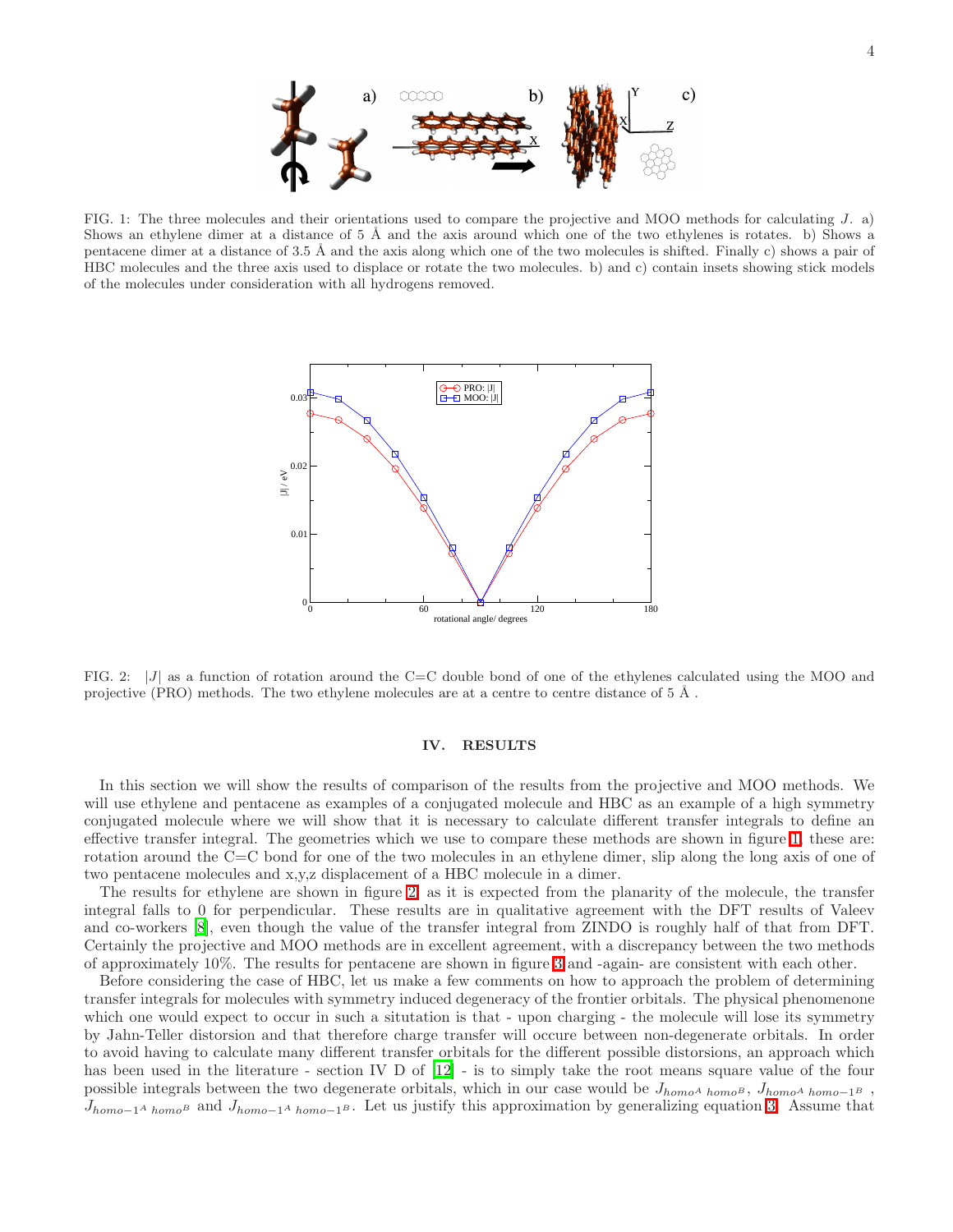

<span id="page-4-0"></span>FIG. 3: |J| as a function of slip along the x axis for a pair of pentacene molecules calculated using the MOO and projective (PRO) methods. The distance between the  $\pi$  planes of the two pentacene molecules is 3.5 Å.

<span id="page-4-1"></span>Φ<sup>A</sup> and Φ<sup>B</sup> are linear combination two Slater determinant, each corresponding to either the HOMO or the HOMO-1 of either molecule being simply occupied. Label these two Slater determinants  $\tilde{\Phi}^{A1}$  and  $\Phi^{A2}$  respectively for molecule A and similarly for molecule B. The linear combination  $\Phi^A$  can then be written:

$$
\Phi^{\mathbf{A}} = \cos(\chi)\Phi^{\mathbf{A1}} + \sin(\chi)\Phi^{\mathbf{A2}} \tag{9}
$$

where  $\chi$  represents the mixing angle for the two configurations. A similar equation can be written for the localized state on molecule B. When equation [2](#page-1-1) is estimated for the form of Slater determinants from [9](#page-4-1) one obtains form of [3](#page-1-0) which involve the mixing angles for molecule A and molecule B and 4 expectation values for the Fock matrix:  $J_{homoA \;homoB}$ ,  $J_{homoA \;homo-1B}$ ,  $J_{homo-1A \;homoB}$  and  $J_{homo-1A \;homo-1B}$ . If one squares this expression to obtain the form of the observable  $|J|^2$  and averages this equation over the two mixing angles, one obtains an expression for the effective transfer integral  $|J_{eff}|^2$  as the average of the other 4 transfer integrals squared. In the case of z displacement,  $J_{homo-1}$ <sup>A</sup> homo<sup>B</sup> and  $J_{homoA}$  homo-1<sup>B</sup> are both 0, and the other two terms are the same, in this case, we will plot  $J_{homoA_{homoB}}$  as a function of distance. This quantity would be the same as half the splitting between the top 2 MOs and the next 2 MOs of a dimer and is equivalent to  $J_{eff}\sqrt{2}$ . A plot of this transfer integral calculated using MOO and deduced from a ZINDO calculation with the projective method is shown in picture [4.](#page-5-0) Again it can be seen that the two methods are in very close agreement, with the exception of the pair of molecules at  $2.5 \text{ Å}$ , we postulate that at this distance the assumption of block diagonal density matrix brakes down. The value obtained for this geometry can also be compared to some from the literature: in [\[13\]](#page-6-12) a quantitavely similar curve is reported from the splitting of the frontier orbitals of HBC.

If the dimer is displaced in the xy direction, the terms  $J_{homo-1}$ <sup>A</sup> homo<sup>B</sup> and  $J_{homoA}$  homo-1<sup>B</sup> are no longer 0 and  $J_{homo^A \;homo^B}$  is no longer equal to  $J_{homo-1^A \;homo-1^B}$ , in this case we will plot  $J_{eff}$  as calculated from the transfer integrals using either the projective or the MOO methods. Figure [5](#page-5-1) shows how - also for this case - the two methods are again in excellent agreement.

## V. CONCLUSIONS

We have shown how to use the spectral theorem to project orbitals of a dimer onto the localized basis set of MOs of the constituent monomers. We have argued that this method can be used to obtain results similar to those obtained by the method of fragment orbitals and have shown that in certain cases these results can be compared to those obtained by looking at the splitting of the frontier orbitals. We have shown that in all these cases the MOO method can be used to obtain results which are essentially the same as for the projective method, achieving our goal of determining transfer integrals whilst performing only 1 SCF calculation.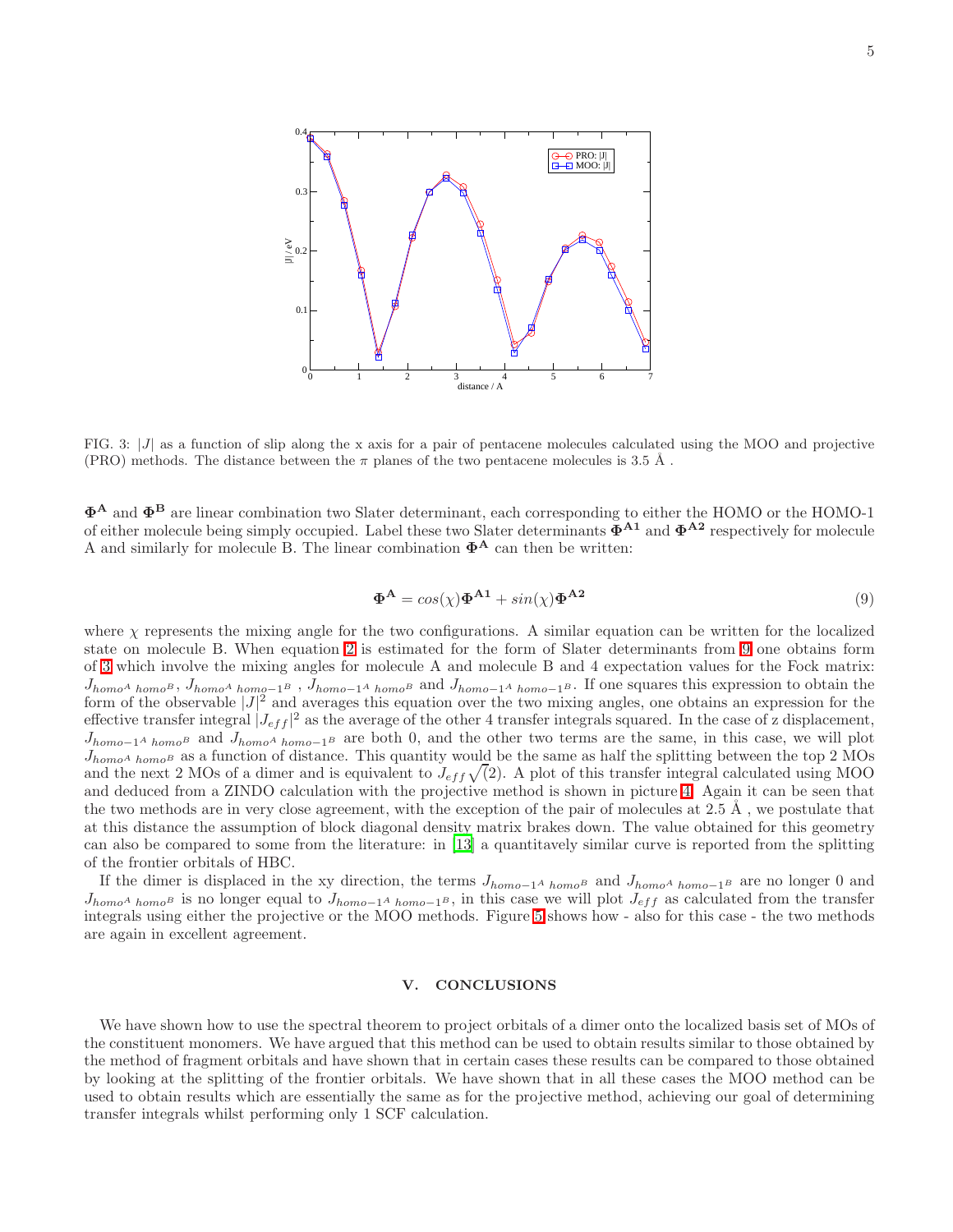

<span id="page-5-0"></span>FIG. 4: |J| as a function of z displacement for two HBC molecules in the same orientation calculated using the MOO and projective (PRO) methods.



<span id="page-5-1"></span>FIG. 5:  $J_{eff}$  as defined in the text for HBC calculated using the MOO and projective (PRO) methods as a function of x and y displacement. On the bottom are projected the contours of  $J_{eff}$ .